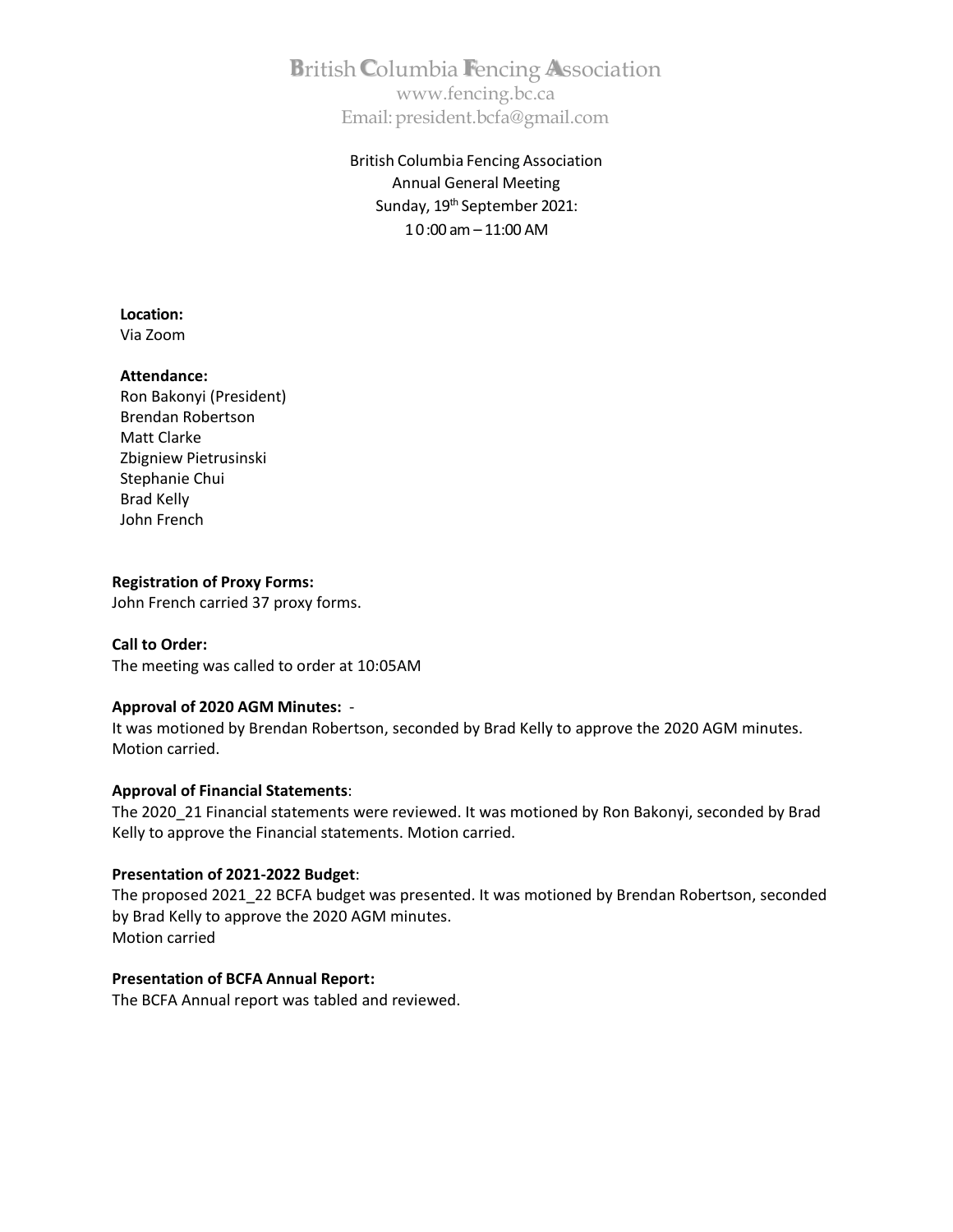## **B**ritish**C**olumbia **F**encing **A**ssociation [www.fencing.bc.ca](http://www.fencing.bc.ca/) Email[:president.bcfa@gmail.com](mailto:president.bcfa@gmail.com)

## **Review of policies / Safe Sport requirements**

The new safe sport requirements from Via Sport and the CFF were discussed and presented. For coaches these requirements will be mandated by the CFF and coaches will not be allowed at national competitions unless they are in compliance.

The BCFA will include a statement within their organizational Code of Conduct (or appropriate policy) that links to and accepts all language contained in the BC UCC. A copy of the code is hosted [here,](https://viasport.us3.list-manage.com/track/click?u=b9a426897badc62c6c9b3bad4&id=aba53db185&e=9e535d1d7c) and has amended the website to include a statement of commitment, how to report, link to the BC UCC and other associated organizational policies. Please find further guidance [here,](https://viasport.us3.list-manage.com/track/click?u=b9a426897badc62c6c9b3bad4&id=335d6c9cd1&e=9e535d1d7c) as per Via Sport requirements

## **Review of Covid and return to sport status**

The current state of the return to sport guidelines will be posted on the website as they become available.

## **HP Program and carding**

The HP Program will recommence this year as HP competitions begin again. Carding criteria will be established shortly.